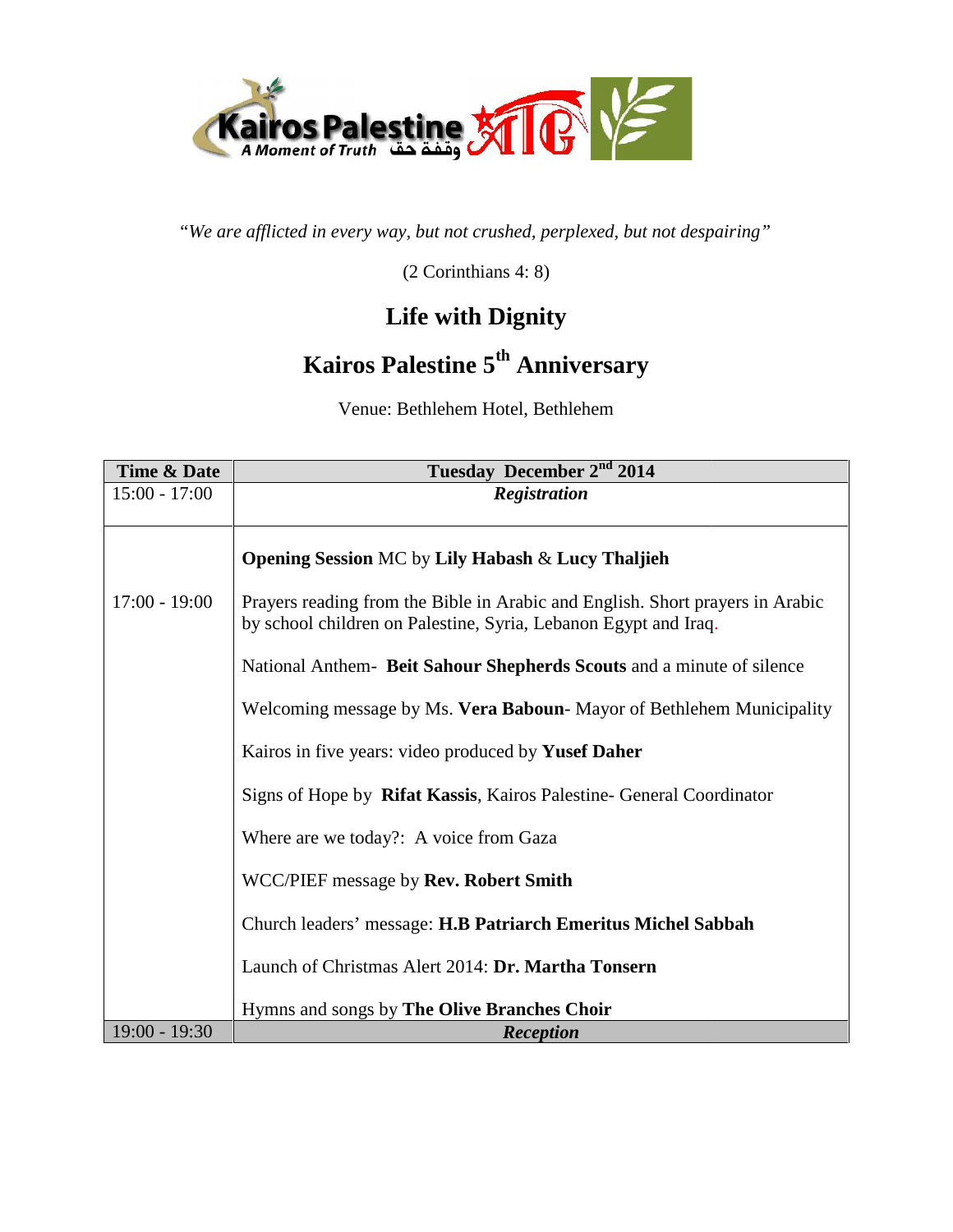

(2 Corinthians 4: 8)

#### **Life with Dignity**

#### **Kairos Palestine 5th Anniversary th**

| Time & Date     | Wednesday December 3rd 2014                                  |
|-----------------|--------------------------------------------------------------|
| $7:30 - 09:00$  | <b>Registration</b>                                          |
| $09:00 - 09:30$ | Biblical reflection: Fr. Rafiq Khoury                        |
| $9:30 - 11:00$  | <b>Theology and Justice</b>                                  |
|                 |                                                              |
|                 | Palestinian: Dr. Munther Isaac                               |
|                 | Southern perspective: Rev. Nancy Cardoso                     |
|                 | International: Rev. Chris Ferguson                           |
|                 | <b>Facilitator: Rev. Eilert Rostrup</b>                      |
|                 | Q&A                                                          |
| $11:00 - 11:30$ | <b>Break</b>                                                 |
| $11:30 - 12:30$ | <b>Kairos and Creative Resistance</b>                        |
|                 |                                                              |
|                 | Civil resistance: Dr. Mazin Qumsiyeh                         |
|                 | BDS perspective: Bisan Kassis                                |
|                 |                                                              |
|                 | Facilitator: PIEF/ Ranjan Solomon                            |
|                 | Q&A                                                          |
| $12:30 - 14:00$ | Lunch                                                        |
| $14:00 - 15:30$ | <b>Come and See</b>                                          |
|                 | A Legal perspective on the European Pilgrimage industry: Dr. |
|                 | Gearóid Ó Cuinn                                              |
|                 | Theology of Pilgrimage: Rev. Raj Bharath Patta               |
|                 | Response of Rula Ma'ayah Palestinian Minister of Tourism     |
|                 |                                                              |
|                 | Facilitator: ATG/ Rami Kassis                                |
|                 | Q&A                                                          |
| 15:30 -16:00    | Coffee Break                                                 |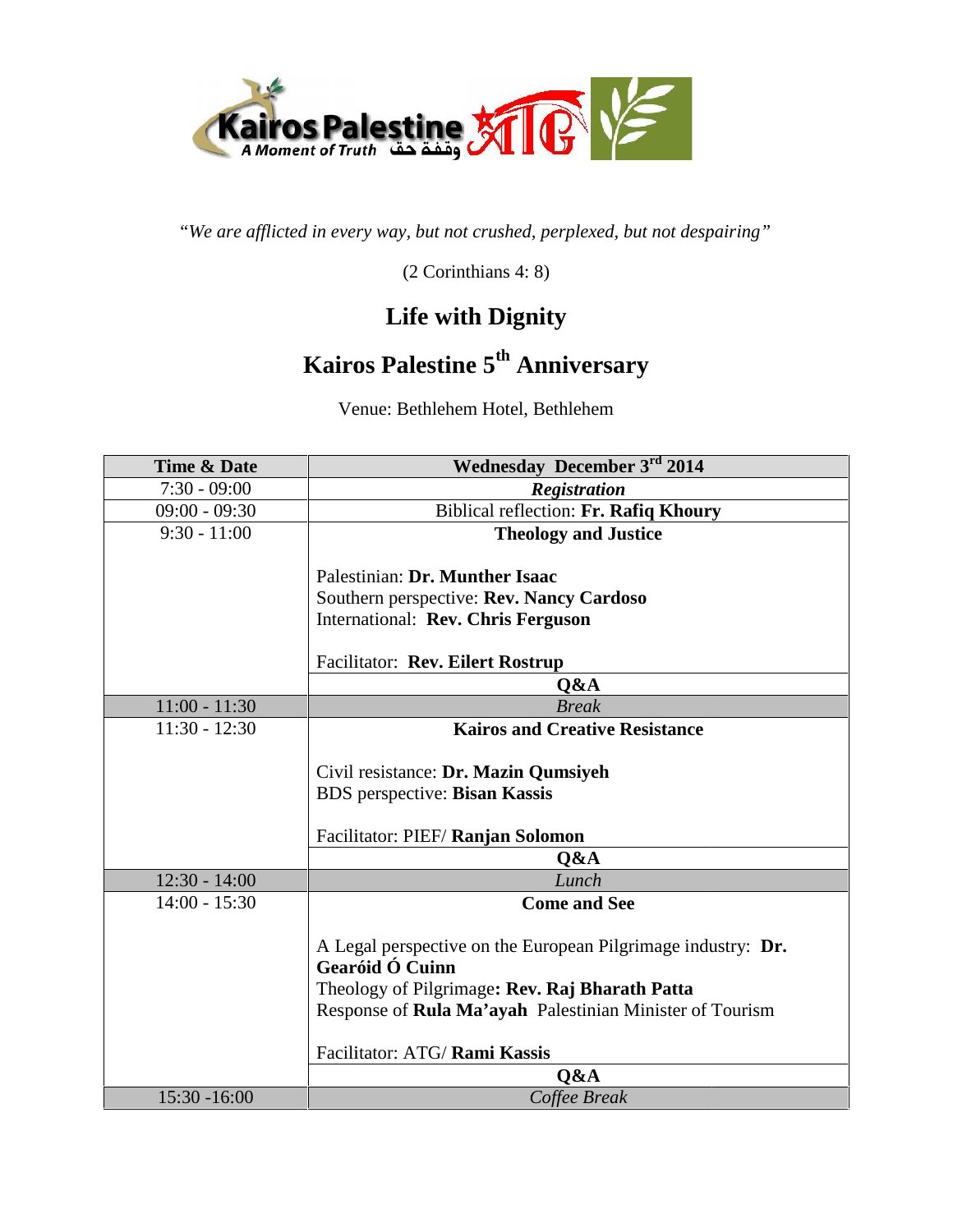

(2 Corinthians 4: 8)

# **Life with Dignity**

# **Kairos Palestine 5th Anniversary th**

| $16:00 - 17:30$        | <b>Kairos: Identity and Rights</b>                               |
|------------------------|------------------------------------------------------------------|
|                        | Political perspective: identity, laws and actual challenge       |
|                        | <b>Adv. Manal Hazzan Abusinni</b>                                |
|                        | Prophetic perspective and response: Rev. Dr. Yohanna Katanacho   |
|                        | <b>Facilitator: Dr. Giries Khoury</b>                            |
|                        | Q&A                                                              |
| $18:00 - 19:30$        | Dinner                                                           |
| $19:30 - 21:00$        | <b>A Theological and Political Kairos Reading</b>                |
|                        |                                                                  |
|                        | Public Panel with Prof. Kim Yong Bock, Prof. Marc Ellis and      |
|                        | <b>Xavier Abu Eid</b>                                            |
|                        | <b>Facilitator: Siham Rashid</b>                                 |
|                        | Q&A                                                              |
| <b>Time &amp; Date</b> | Thursday December 4 <sup>th</sup> 2014                           |
| $09:00 - 09:30$        | Spiritual devotion: The Very Rev. Husam Naoum                    |
| $9:30 - 11:00$         | <b>Kairos and Advocacy</b>                                       |
|                        | International Year of Solidarity with Palestinians: Jamal Zakout |
|                        | The role of media: Daoud Kuttab                                  |
|                        | Responsibility of Churches: Rev. Dr. Mitri Raheb                 |
|                        | UN Responsibility: James Rawley                                  |
|                        | <b>Facilitator: Hind Khoury</b>                                  |
|                        | O&A                                                              |
| $11:00 - 11:30$        | <b>Break</b>                                                     |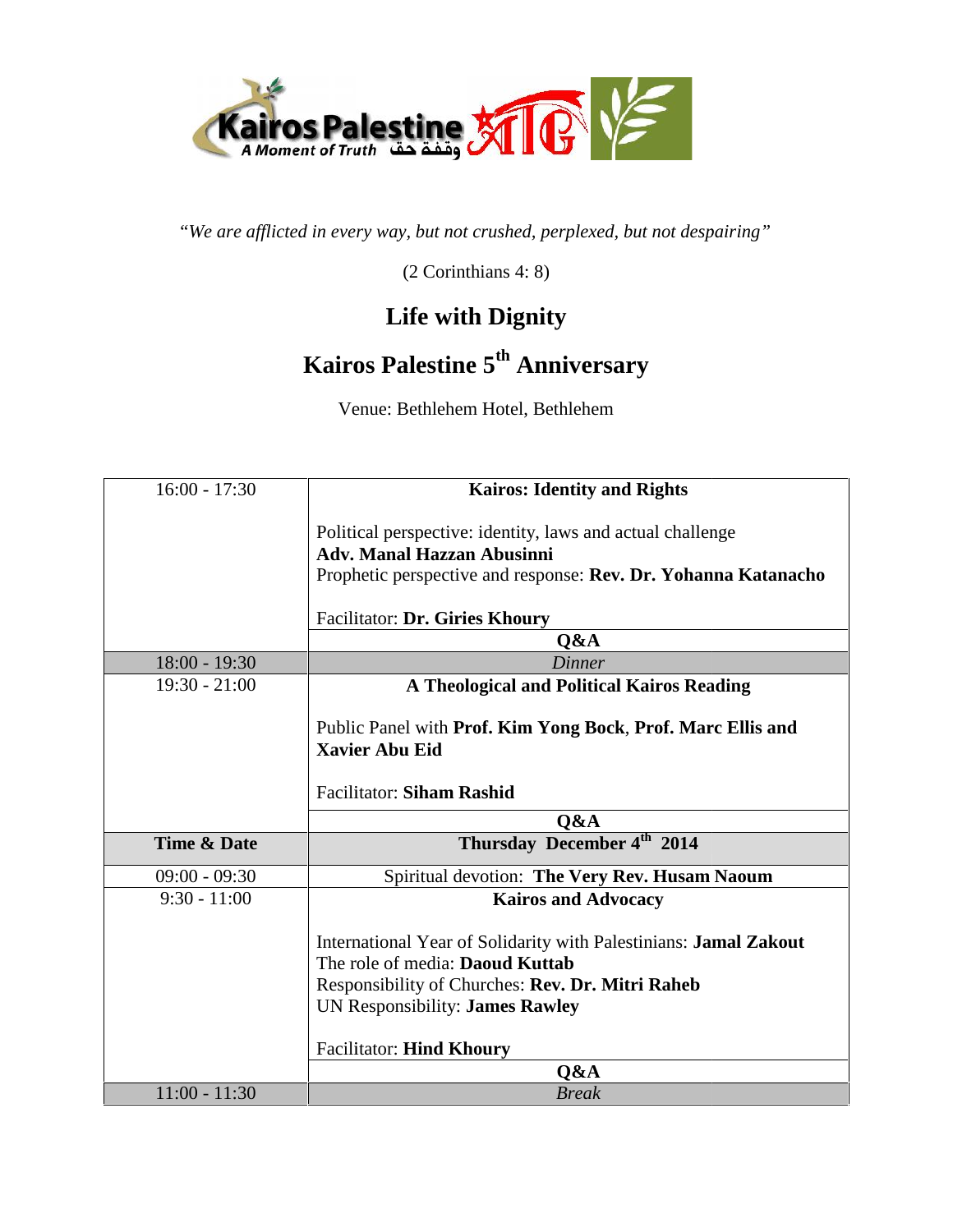

(2 Corinthians 4: 8)

# **Life with Dignity**

# **Kairos Palestine 5th Anniversary th**

| $11:30 - 12:30$ | Kairos - Tolerance and Religious Extremism<br>Abuse of religious threat to perpetrate violation of laws and<br>values                                                                                                                                                                                               |
|-----------------|---------------------------------------------------------------------------------------------------------------------------------------------------------------------------------------------------------------------------------------------------------------------------------------------------------------------|
|                 | <b>Zoughbi Zoughbi and Nassar Ibrahim</b><br>Facilitator: Randa Siniora                                                                                                                                                                                                                                             |
|                 | Q&A                                                                                                                                                                                                                                                                                                                 |
| $12:30 - 14:00$ | Lunch                                                                                                                                                                                                                                                                                                               |
| $14:00 - 16:00$ | <b>Workshops</b> on<br>practical connection to the theme of "Life with dignity"                                                                                                                                                                                                                                     |
|                 | 1. Kairos and Youth: A continuing movement:<br>Khalil Ghara- (Baladna youth) from Galilee<br><b>Manawel Salameh from Ramallah</b><br><b>Christina Saleh from Jenin</b><br>Luna Hijazin from Bethlehem<br>Facilitator: Georgette Hazboun Rabadi                                                                      |
|                 | 2. Kairos and Women: Rev. Dr. Anna Karin Hammar and Mira<br><b>Rizek</b><br>Facilitator: Dr. Jeanne Kattan<br>3. Kairos International initiatives - Responses: Germany - Gerhard<br>Dilschneider, Switzeland- Peter Dettwiler, Scotland- Rev. Páraic<br>Réamonn, Colombia- Edgar López<br>Facilitator: Patti Talbot |